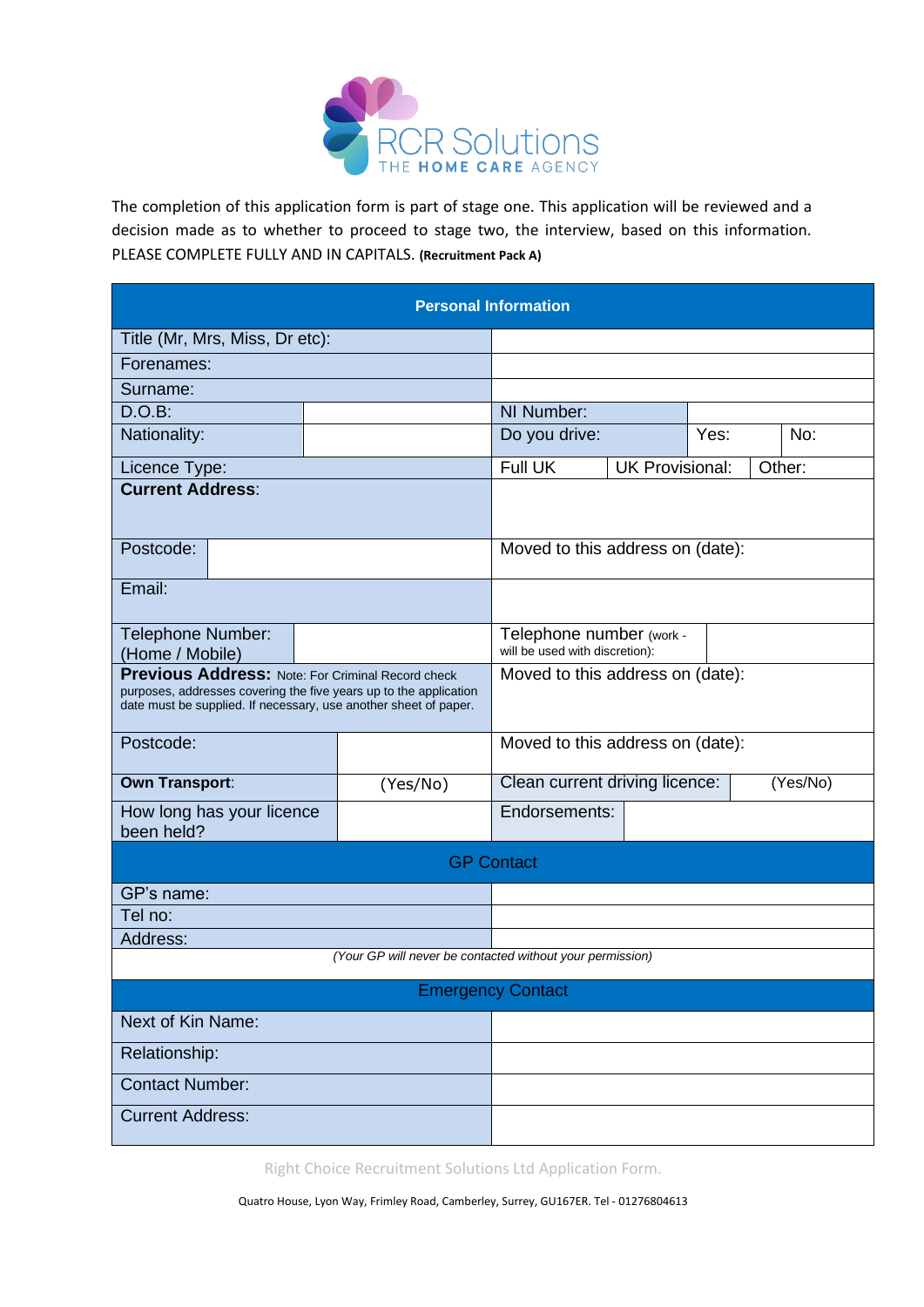| <b>Right to Work</b>                                                  |                                                   |                                                                                                                                                                               |                                                                  |           |           |
|-----------------------------------------------------------------------|---------------------------------------------------|-------------------------------------------------------------------------------------------------------------------------------------------------------------------------------|------------------------------------------------------------------|-----------|-----------|
| Are there any restrictions to your<br>residence in the UK which might |                                                   | Yes                                                                                                                                                                           | If you are successful in the<br>application, would you require a |           | Yes       |
| affect your right to take up<br>employment in the UK?                 |                                                   | <b>No</b>                                                                                                                                                                     | work permit prior to taking up<br>employment?                    |           | <b>No</b> |
| Citizenship: (Please circle or delete as appropriate)                 |                                                   | British Citizen: (Yes/No)<br>Indefinite Leave to Remain: (Yes/No)<br>Limited Leave To Remain: (Yes/No)<br>(Please state visa expiry and visa type)<br>Other (Please specify): |                                                                  |           |           |
|                                                                       | If you have restrictions, please provide details. |                                                                                                                                                                               |                                                                  |           |           |
|                                                                       |                                                   |                                                                                                                                                                               | <b>Application Information</b>                                   |           |           |
| Position Applied For:                                                 |                                                   |                                                                                                                                                                               | <b>Care Worker</b>                                               |           |           |
| Vacancy Reference: (Office Use only)                                  |                                                   |                                                                                                                                                                               |                                                                  |           |           |
| Date Available to Start:                                              |                                                   |                                                                                                                                                                               |                                                                  |           |           |
| Preferred Location(s):                                                |                                                   |                                                                                                                                                                               |                                                                  |           |           |
| Availability:                                                         | Fulltime:                                         |                                                                                                                                                                               | Part-time:                                                       | Weekends: |           |

| <b>Professional Body</b>                                                                                                                                                                                 |  |  |  |
|----------------------------------------------------------------------------------------------------------------------------------------------------------------------------------------------------------|--|--|--|
| Professional Registration Body:                                                                                                                                                                          |  |  |  |
| <b>Registration Number:</b>                                                                                                                                                                              |  |  |  |
| Are you or have you ever been subject to any hearings, warnings, investigations or complaints<br>either by an employer or professional body? If yes please provide details below including any<br>dates: |  |  |  |

Right Choice Recruitment Solutions Ltd Application Form.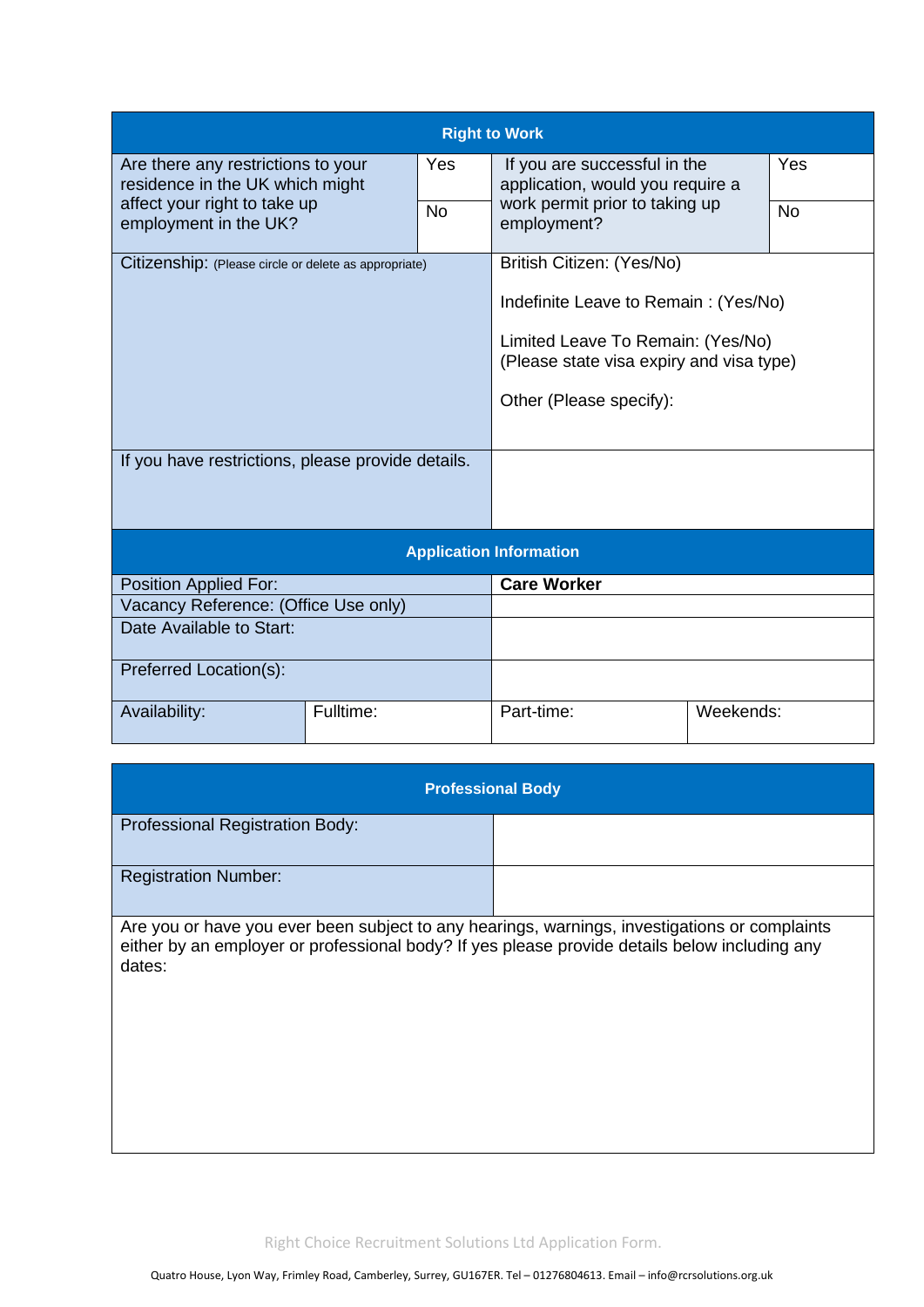### **Disclosure and Barring Service**

| Please note that you will be required to undertake an Enhanced DBS Check in order to be<br>employed by us. You will not be exempt from the rehabilitation of Offenders Act 2010 because you<br>are a health care worker. You will be required to disclose all cautions, convictions, reprimands and<br>any warnings on your criminal record. |      |     |  |  |
|----------------------------------------------------------------------------------------------------------------------------------------------------------------------------------------------------------------------------------------------------------------------------------------------------------------------------------------------|------|-----|--|--|
| Have you ever been convicted by any court of<br>law, cautioned, reprimanded or given a warning<br>by the police in the UK or any other country?                                                                                                                                                                                              | Yes: | No: |  |  |
| Are you aware of any police investigation or<br>enquiry undertaken following any allegations<br>made against you, which may affect your<br>suitability for this role:                                                                                                                                                                        | Yes: | No: |  |  |
| Are you aware of any pending investigations by<br>the police in which you are involved:                                                                                                                                                                                                                                                      | Yes: | No: |  |  |

Please give full details if you have answered **Yes** to any of the questions above:

## **SIGNATURE and DECLARATION – IMPORTANT – READ BEFORE SIGNING**

I declare that to the best of my knowledge and belief the information given by me in this application is true, and I understand that the above information forms the basis of my contract of employment. I understand that if any of the information supplied by me is found to be falsely declared, my contract may have been fundamentally breached and my employment may be terminated immediately.

I understand that I may not be offered a post until a satisfactory response has been received with respect to my DBS Register status, and that should I subsequently be offered a post, that offer will be subject to receipt of two satisfactory references, one of which must be from my previous employer, and that confirmation of the employment will be subject to a satisfactory criminal record check from the DBS.

I understand that until a satisfactory response is received from the DBS, and my employment is confirmed, I will be supervised at all times at work, and will not seek or have unsupervised access to vulnerable people. If the post I have applied for is as a Registered Nurse, my confirmation of employment will also be subject to a satisfactory search of the Nursing and Midwifery Council records and registers. By my signature, I authorise Right Choice Recruitment Solutions Ltd to request a DBS Register check and a criminal records check from the DBS, on initial employment and at any time during my employment thereafter. I undertake to inform my employer immediately if my DBS Register status or criminal status changes at any time during my employment, such as by being charged with an offence (other than motoring offences), the administering of a warning, criminal conviction, referral to any register of barred Care workers, or withdrawal of any registration required by my employment status.

**Signed:……………………………………………….. Date:……………………………**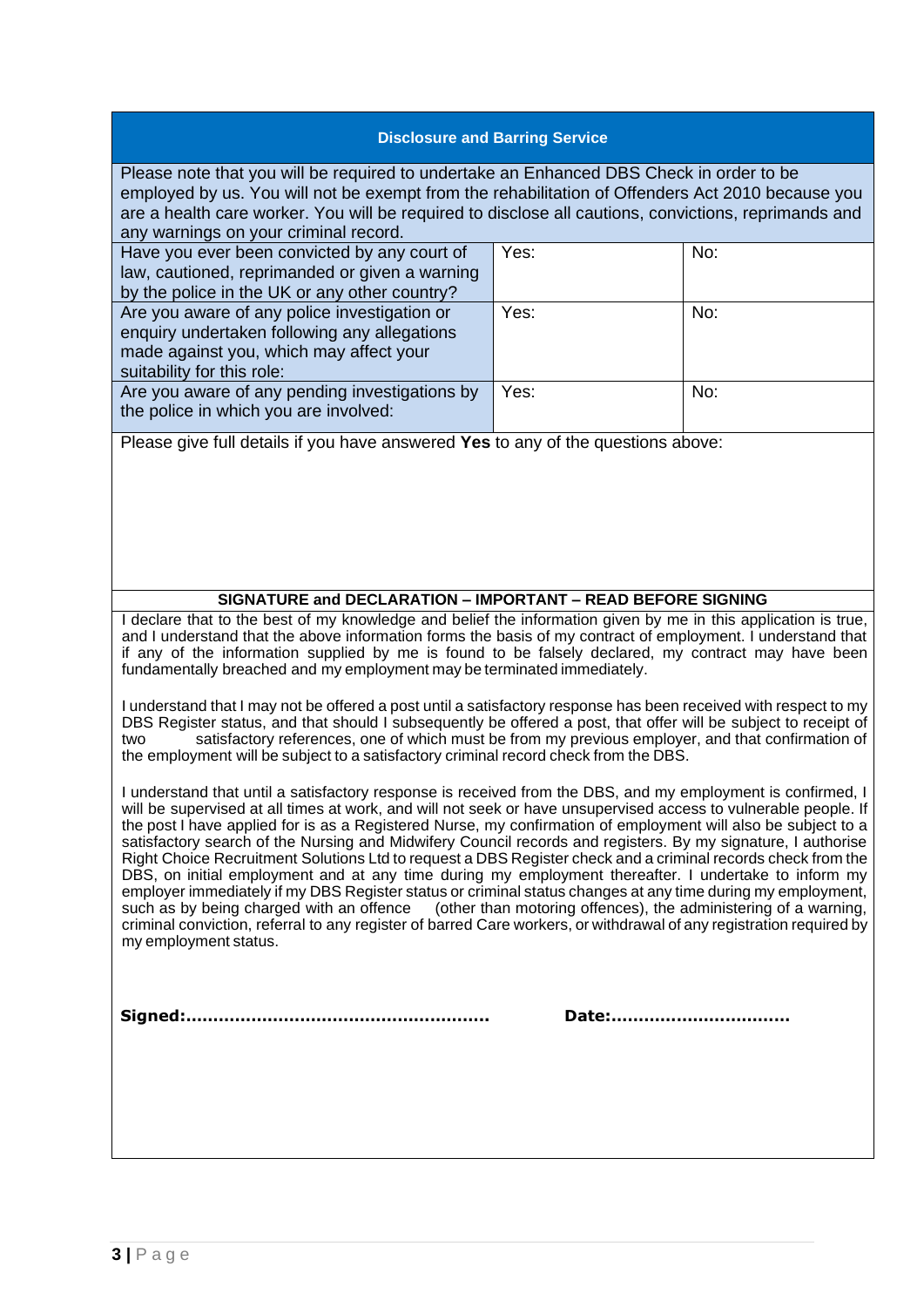| <b>Current Employment</b>                                                                                       |  |  |  |
|-----------------------------------------------------------------------------------------------------------------|--|--|--|
| State the reasons for any breaks in employment. Use a separate sheet if required; please sign that<br>sheet(s). |  |  |  |
| Name of Employer:                                                                                               |  |  |  |
| Address:                                                                                                        |  |  |  |
| Postcode                                                                                                        |  |  |  |
| Telephone:                                                                                                      |  |  |  |
| <b>Position Title</b>                                                                                           |  |  |  |
| <b>Start Date:</b>                                                                                              |  |  |  |
| Reason for leaving:                                                                                             |  |  |  |
| Salary: (Optional)                                                                                              |  |  |  |
| <b>Brief Description of Duties:</b>                                                                             |  |  |  |

| <b>Previous Employment (starting with most recent)</b>                                                                                                                            |            |  |  |  |
|-----------------------------------------------------------------------------------------------------------------------------------------------------------------------------------|------------|--|--|--|
| Please give details of relevant experience. This may be taken from the work situation, voluntary work<br>or your own home. Use separate sheet if insufficient space is available. |            |  |  |  |
| Name of Employer:                                                                                                                                                                 |            |  |  |  |
| Address:                                                                                                                                                                          |            |  |  |  |
| Postcode.                                                                                                                                                                         | Telephone: |  |  |  |
| <b>Position Title:</b>                                                                                                                                                            |            |  |  |  |
| <b>Start Date:</b>                                                                                                                                                                |            |  |  |  |
| Reason for leaving:                                                                                                                                                               |            |  |  |  |
| Salary: (Optional)                                                                                                                                                                |            |  |  |  |
| <b>Brief Description of Duties:</b>                                                                                                                                               |            |  |  |  |
|                                                                                                                                                                                   |            |  |  |  |
|                                                                                                                                                                                   |            |  |  |  |
|                                                                                                                                                                                   |            |  |  |  |
|                                                                                                                                                                                   |            |  |  |  |
|                                                                                                                                                                                   |            |  |  |  |
|                                                                                                                                                                                   |            |  |  |  |
|                                                                                                                                                                                   |            |  |  |  |

Right Choice Recruitment Solutions Ltd Application Form.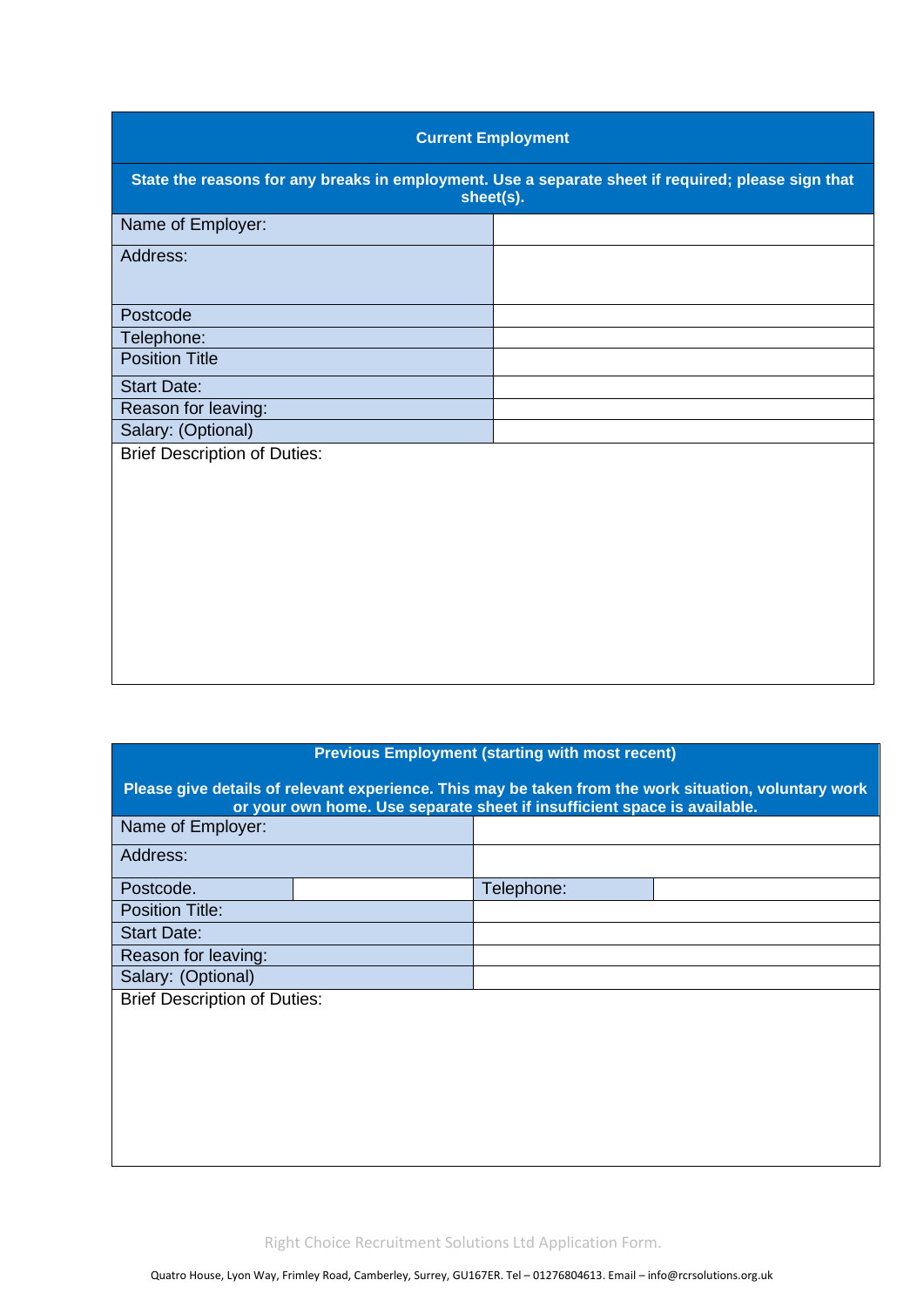| <b>Previous Employment</b>          |  |            |  |  |
|-------------------------------------|--|------------|--|--|
| Name of Employer:                   |  |            |  |  |
| Address:                            |  |            |  |  |
|                                     |  |            |  |  |
| Postcode.                           |  | Telephone: |  |  |
| <b>Position Title:</b>              |  |            |  |  |
| <b>Start Date:</b>                  |  |            |  |  |
| Reason for leaving:                 |  |            |  |  |
| Salary: (Optional)                  |  |            |  |  |
| <b>Brief Description of Duties:</b> |  |            |  |  |
|                                     |  |            |  |  |
|                                     |  |            |  |  |
|                                     |  |            |  |  |

### **Referees**

**You must provide references from your two most recent employers. Please provide an additional character referee. All will be contacted, therefore please inform the referees of the fact that you have used their name. If you are unable to provide the required references, please discuss the matter with us.**

**Referee 3 and 4 will only be contacted if we cannot get a reference back from Referees 1 and 2.**

# **Reference 1** (**MOST RECENT EMPLOYER)**

| Name:                                    |      |     |
|------------------------------------------|------|-----|
| Job Title:                               |      |     |
| Organisation:                            |      |     |
| Relationship:                            |      |     |
| Address:                                 |      |     |
| Postcode:                                |      |     |
| Telephone No:                            |      |     |
| Email:                                   |      |     |
| Can we contact referee before interview: | Yes: | No: |

| <b>Reference 2 (PREVIOUS EMPLOYER)</b> |      |     |  |
|----------------------------------------|------|-----|--|
| Name:                                  |      |     |  |
| Job Title:                             |      |     |  |
| Organisation:                          |      |     |  |
| Relationship:                          |      |     |  |
| Address:                               |      |     |  |
| Postcode:                              |      |     |  |
| Telephone No:                          |      |     |  |
| Email:                                 |      |     |  |
| Can we contact before interview:       | Yes: | No: |  |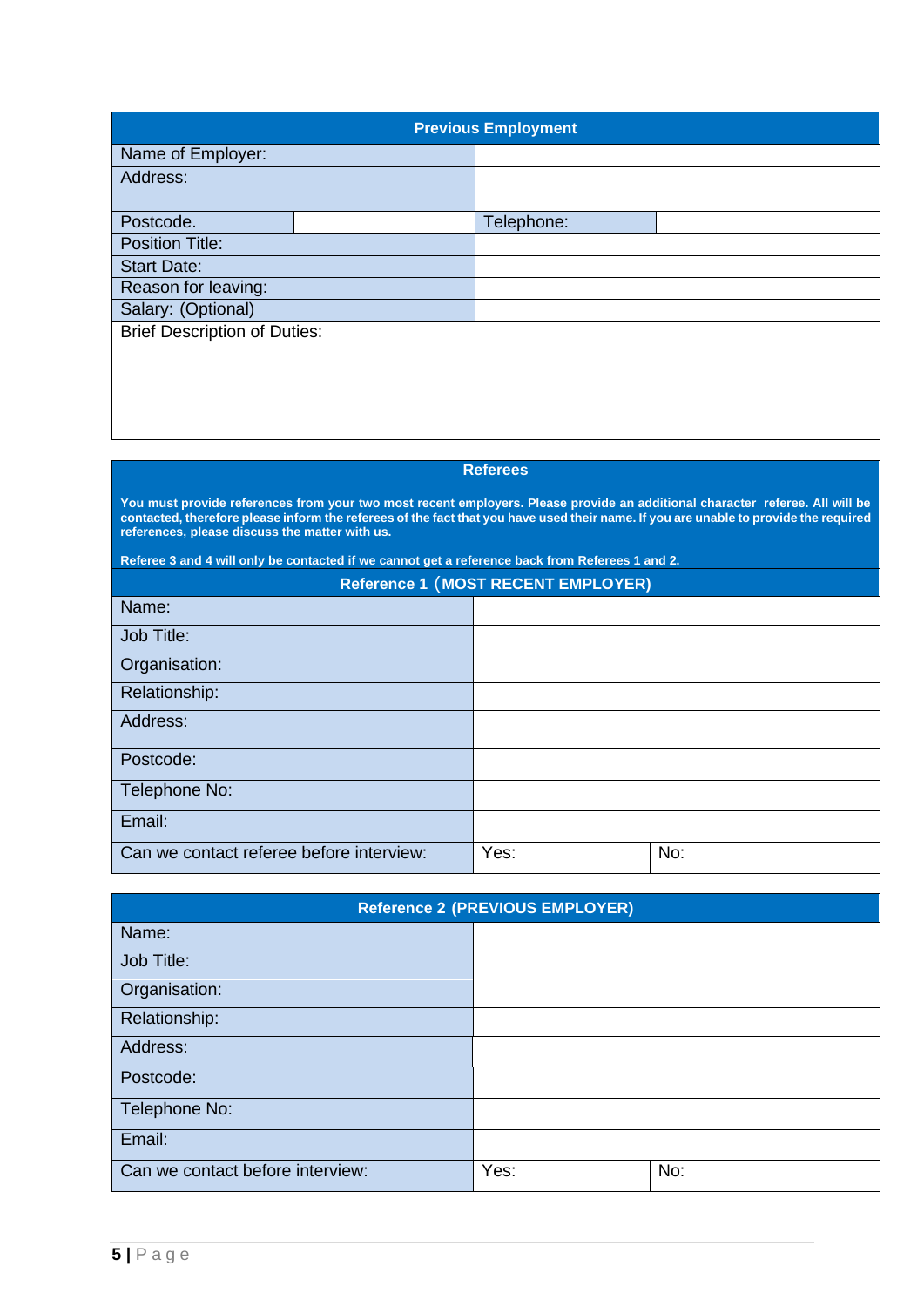|               | <b>Reference 3 (Character Reference)</b> | <b>Reference 4 (Character Reference)</b> |  |
|---------------|------------------------------------------|------------------------------------------|--|
| Title:        |                                          | Title:                                   |  |
| Name:         |                                          | Name:                                    |  |
| Job Title     |                                          | Job Title:                               |  |
| Relationship: |                                          | Relationship:                            |  |
| Address:      |                                          | Address:                                 |  |
| Email:        |                                          | Email:                                   |  |

*References 3 & 4 are character references from a colleague /tutor/supervisor or an upstanding member of the community e.g. teacher, nurse, doctor, vicar or a long-term family friend who is able to comment on your ability to undertake the role of care worker.*

## **Education – High School**

Please list any qualifications obtained from high school.

| Name of School | (MM/YEAR) | Qualification | Grade/ |
|----------------|-----------|---------------|--------|
|                |           |               |        |
|                |           |               |        |
|                |           |               |        |
|                |           |               |        |
|                |           |               |        |
|                |           |               |        |
|                |           |               |        |

| <b>Education - Colleges and Universities</b> |                                                                                             |                                   |  |
|----------------------------------------------|---------------------------------------------------------------------------------------------|-----------------------------------|--|
|                                              | Please list any qualifications obtained from colleges and universities.                     |                                   |  |
| <b>College or University</b>                 | <b>Qualification/Grades</b><br>(Please supply copies of certificates/membership details)    | <b>Date Obtained</b><br>(MM/YEAR) |  |
|                                              |                                                                                             |                                   |  |
|                                              |                                                                                             |                                   |  |
|                                              |                                                                                             |                                   |  |
|                                              |                                                                                             |                                   |  |
|                                              |                                                                                             |                                   |  |
|                                              |                                                                                             |                                   |  |
|                                              | <b>Professional Qualifications</b>                                                          |                                   |  |
| <b>Qualification Name</b>                    | Awarding Body / Course Details<br>(Please supply copies of certificates/membership details) | Date Awarded                      |  |
|                                              |                                                                                             |                                   |  |
|                                              |                                                                                             |                                   |  |
|                                              |                                                                                             |                                   |  |
|                                              |                                                                                             |                                   |  |
|                                              |                                                                                             |                                   |  |
|                                              |                                                                                             |                                   |  |

Right Choice Recruitment Solutions Ltd Application Form.